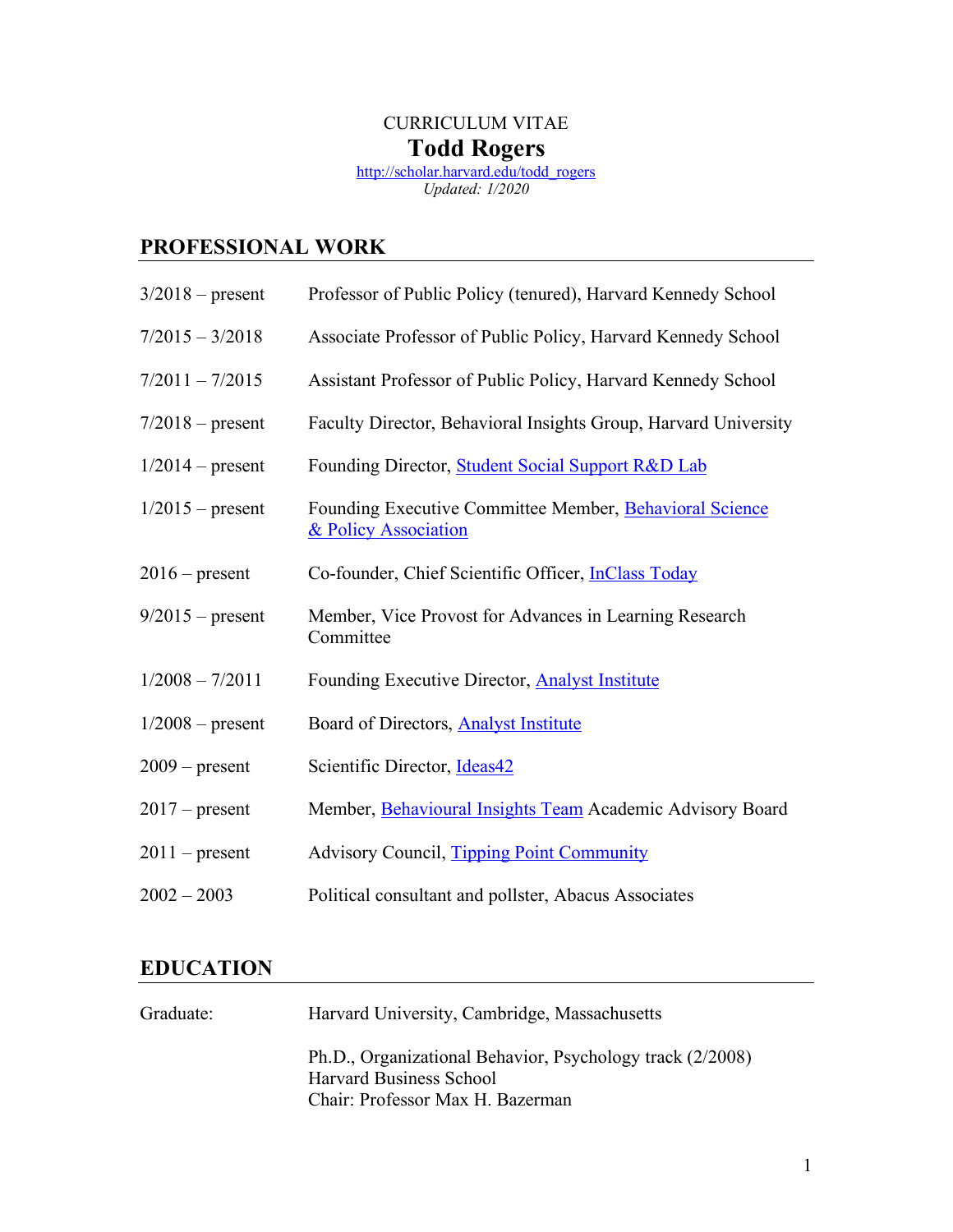M.A., Social Psychology (6/2005) Harvard University Department of Psychology Chair: Professor Daniel T. Gilbert

Undergraduate: Williams College, Williamstown, Massachusetts

B.A., Religion major and Psychology major (6/2001)

#### **MANUSCRIPTS: PUBLISHED OR IN PRESS**

- Nickerson, D.W., & Rogers, T. (2020). Campaigns influence election outcomes less than you think. *Science, 369 (6508),* 1181-1182.
- Zlatev, J., & Rogers, T. (2020). Returnable Reciprocity: When Optional Gifts Increase Compliance. *Organizational Behavior and Human Decision Processes.*
- Bergman, P., Lasky-Fink, J., & Rogers, T. (2020). Simplification and defaults affect adoption and impact of technology, but decision makers do not realize it. *Organizational Behavior and Human Decision Processes, 158,* 66-79.
- Kim, T., John, L. K., Rogers, T., & Norton, M. I. (2019). Procedural Justice and the Risks of Consumer Voting. *Management Science, 65(11),* 5234-5251.
- Robinson, C. D., Gallus, J., Lee, M. G., & Rogers, T. (2019). The demotivating effect (and unintended message) of awards. *Organizational Behavior and Human Decision Processes*.
- Dorison, C., Minson, J., & Rogers, T. (2019). A pleasant surprise in partisan politics: Avoidance of opposing views is partly driven by an affective forecasting error. *Cognition, 188 (July 2019), 98-107.*
- Vekaria, K.M, Hammell, A.E., Vincent, L., Smith, M., Rogers, T., Switzer, G.E., & Marsh, A.A. (2019). The role of prospection in altruistic bone marrow donation decisions. *Health Psychology.*
- Rogers, T. & Demarzi, J. (2019). *Afterword.* In Absenteeism edited by M. Gottfried and E.L. Hutt.
- Rogers, T., & Feller, A. (2018). Reducing student absences at scale by targeting parents' misbeliefs. *Nature Human Behaviour, 2(5),* 335-342.
- Rogers, T., Goldstein, N. J., & Fox, C. R. (2018). Social mobilization. *Annual review of psychology, 69,* 357-381.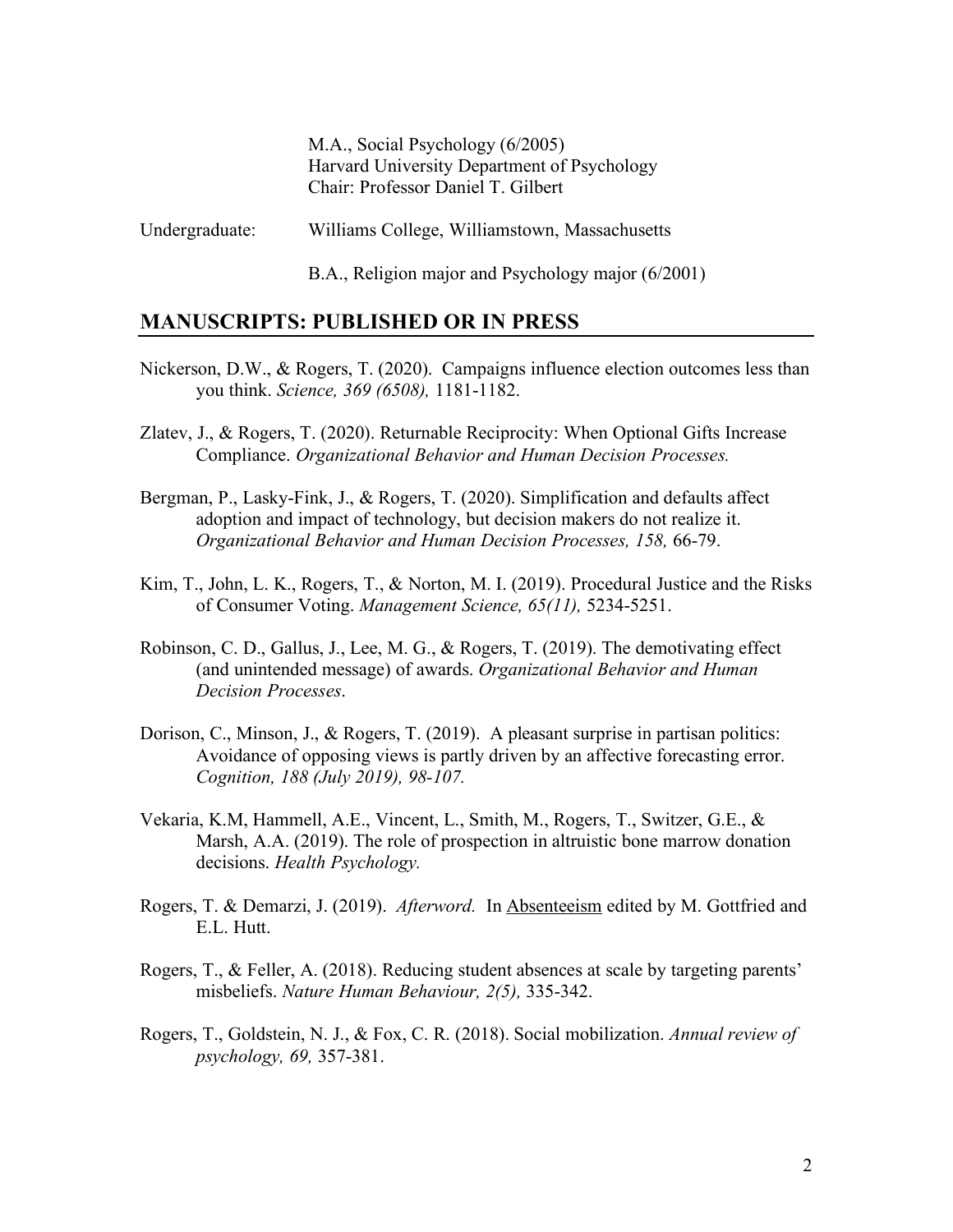- Robinson, C. D., Lee, M. G., Dearing, E., & Rogers, T. (2018). Reducing Student Absenteeism in the Early Grades by Targeting Parental Beliefs. *American Educational Research Journal, 26 (3),* 353-383.
- Robinson, C. D., Pons, G. A., Duckworth, A. L., & Rogers, T. (2018). Some middle school students want behavior commitment devices (but take-up does not affect their behavior). *Frontiers in psychology, 9,* 206.
- Rogers, T., Moore, D. A., & Norton, M. I. (2017). The belief in a favorable future. *Psychological Science, 28(9),* 1290-1301.
- Rogers, T., Zeckhauser, R., Gino, F., Norton, M. I., & Schweitzer, M. E. (2017). Artful paltering: The risks and rewards of using truthful statements to mislead others. *Journal of Personality and Social Psychology, 112(3),* 456-473.
- Tannenbaum, D., Fox, C. R., & Rogers, T. (2017). On the misplaced politics of behavioural policy interventions. *Nature Human Behaviour, 1(7),* s41562-017.
- Hauser, O. P., Linos, E., & Rogers, T. (2017). Innovation with field experiments: Studying organizational behaviors in actual organizations. *Research in Organizational Behavior, 37,* 185-198.
- Rogers, T., Green, D. P., Ternovski, J., & Young, C. F. (2017). Social pressure and voting: A field experiment conducted in a high-salience election. *Electoral Studies, 46,* 87-100.
- Rogers, T., ten Brinke, L. & Carney, D. (2016). Unacquainted callers can predict which citizens will vote over and above citizens' stated self-predictions. *Proceedings of the National Academy of Science, 113*(23), 6449-6453.
- Rogers, T., Ternovski, J., & Yoeli, E. (2016). Potential follow-up increases private contributions to public goods. *Proceedings of the National Academy of Sciences, 113(19),* 5218-5220.
- Rogers, T., & Milkman, K. L. (2016). Reminders through association. *Psychological Science, 27(7),* 973-986.
- Rogers, T. & Feller, A. (2016). Discouraged by others' excellence: Exposure to exemplary peer performance causes quitting. *Psychological Science, 27*(3), 365- 374*.*
- Gehlbach, H., Brinkworth, M.E., King, A., Hsu, L., & Rogers, T. (2016). Creating birds of similar feathers: Leveraging similarity to improve teacher-student relationships and academic achievement. *Journal of Educational Psychology, 108*(3), 342-352.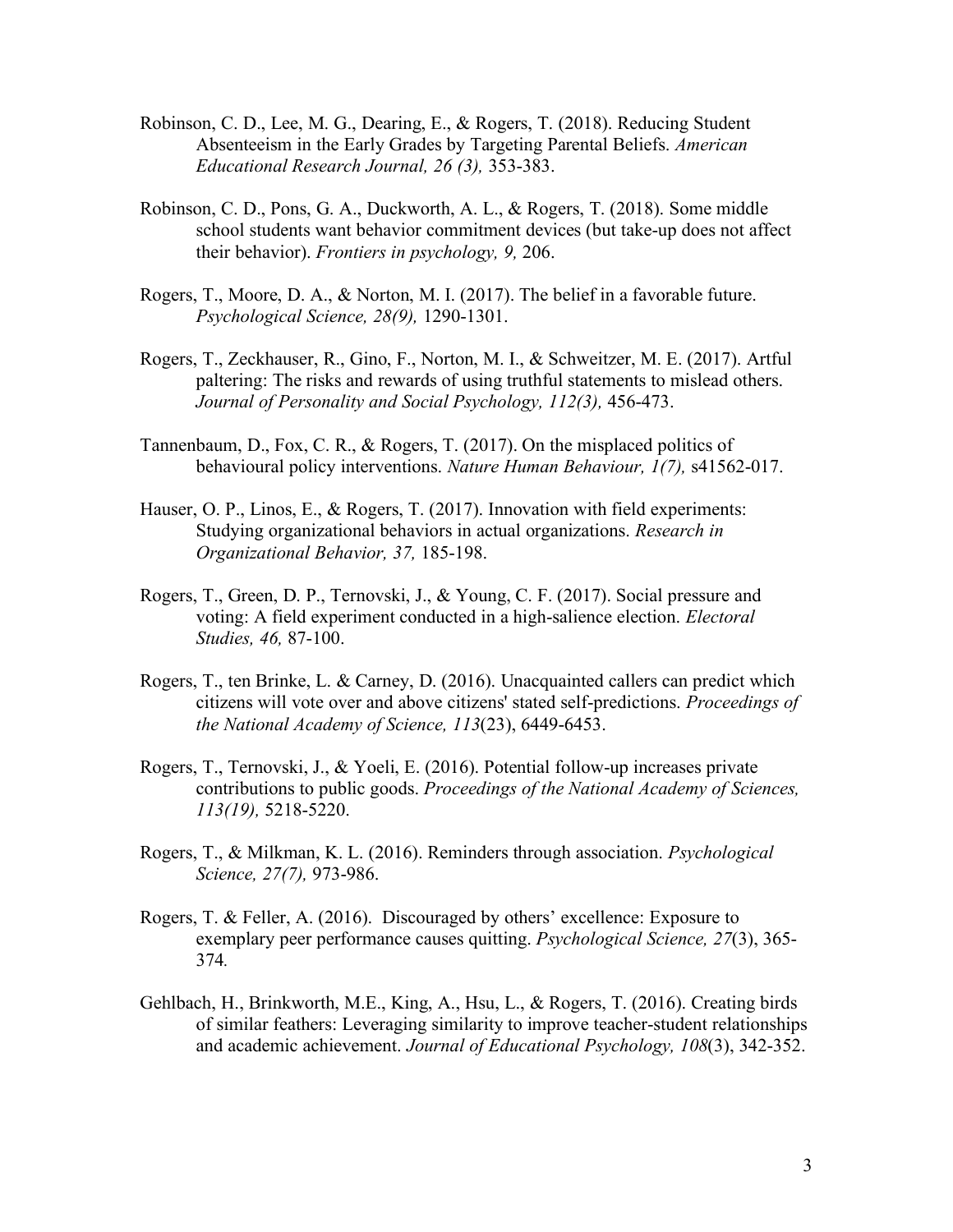- Bailey, M. A., Hopkins, D. J., & Rogers, T. (2016). Unresponsive and unpersuaded: the unintended consequences of a voter persuasion effort. *Political Behavior, 38(3),* 713-746.
- Pierce, L., Rogers, T., & Snyder, J. A. (2016). Losing hurts: the happiness impact of partisan electoral loss. *Journal of Experimental Political Science, 3(1),* 44-59.
- Kraft, M. A., & Rogers, T. (2015). The underutilized potential of teacher-to-parent communication: Evidence from a field experiment. *Economics of Education Review, 47*, 49-63.
- Rogers, T., & Frey, E. (2015). Changing behavior beyond the here and now. In: G. Keren & G. Wu (Eds.), *The Wiley Blackwell handbook of judgment and decision making* (pp. 723-748). Chichester, UK: John Wiley & Sons.
- Rogers, T., Milkman, K. L., John, L. K., & Norton, M. I. (2015). Beyond good intentions: Prompting people to make plans improves follow-through on important tasks. *Behavioral Science & Policy, 1(2),* 33-41.
- Allcott, H. & Rogers, T. (2014). The short-run and long-run effects of behavioral interventions: Experimental evidence from energy conservation. *American Economic Review, 104*(10), 1-37.
- Nickerson, D. & Rogers, T. (2014). Big data and political campaigns. *Journal of Economic Perspectives, 28*(2), 51-74.
- Rogers, T., Milkman, K. L., & Volpp, K. G. (2014). Commitment devices: Using initiatives to change behavior. *Journal of the American Medical Association (JAMA)*, *311*(20), 2065-2066.
- Rogers, T., Milkman, K. L., & Volpp, K. G. (2014). Commitment devices to improve unhealthy behaviors—Reply. *Journal of the American Medical Association (JAMA)*, *312*(15), 1592-1593.
- Rogers, T. & Middleton, J. (2014). Are ballot initiative outcomes influenced by the campaigns of independent groups? A precinct randomized field experiment. *Political Behavior, 37,* 567-593.
- Frey, E. & Rogers, T. (2014). Persistence: How treatment effects persist after interventions stop. *Policy Insights from the Behavioral and Brain Sciences, 1*(1), 172-179.
- Fernbach, P. M., Rogers, T., Fox, C. R., & Sloman, S. A. (2013). Political extremism is supported by an illusion of understanding. *Psychological Science*, *24*(6), 939-946.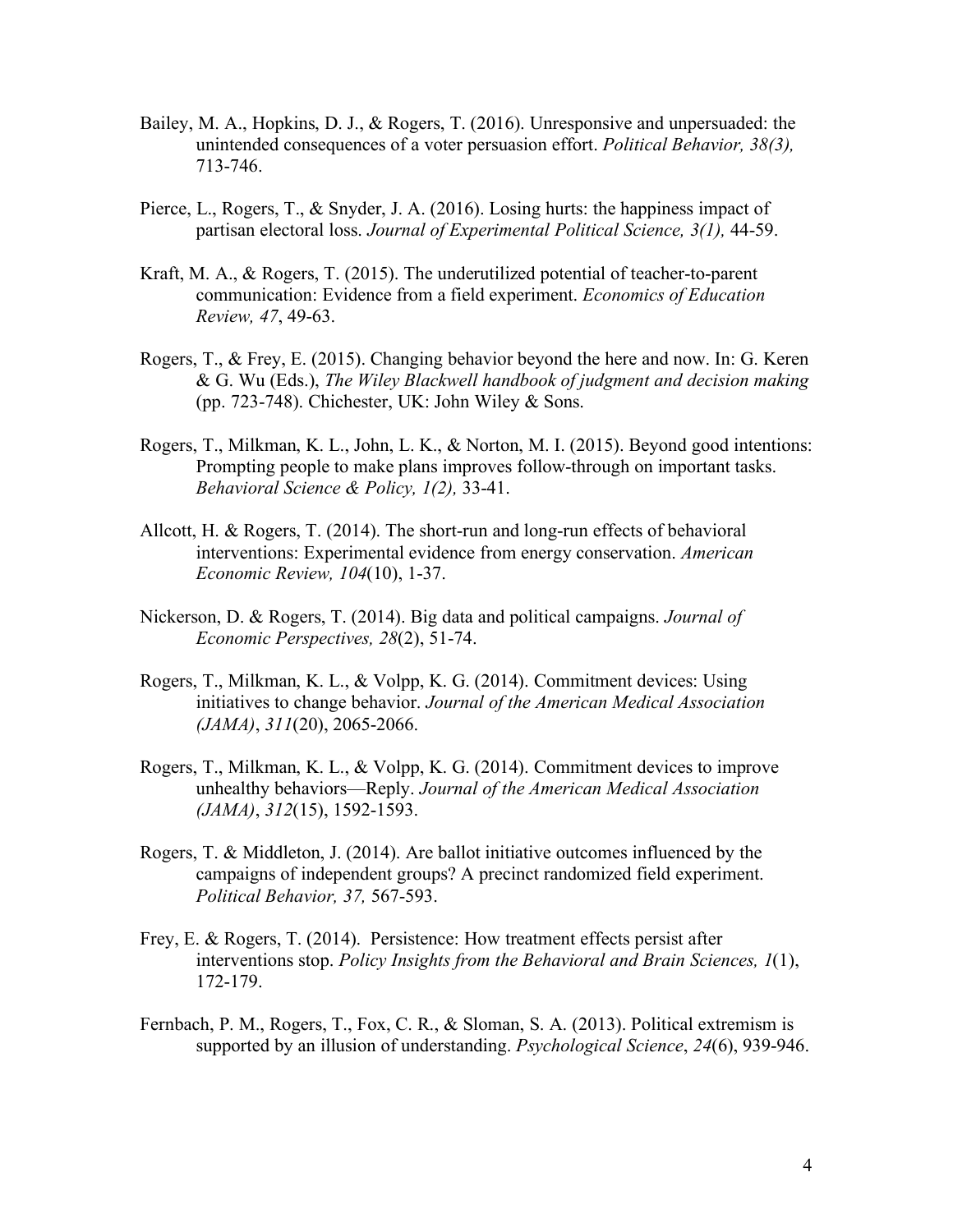- Rogers, T. & Aida, M. (2013). Vote self-prediction hardly predicts who will vote, and is (misleadingly) unbiased. *American Politics Research, 42*(3), 503-528.
- Bryan, C., Walton, G, Rogers, T., & Dweck, C. (2012). Motivating voter turnout by invoking the self. *Proceedings of the National Academy of Sciences, 108*(31), 12653-12656.
- Rogers, T., Gerber, A. S., & Fox, C. R. (2012). Rethinking why people vote: Voting as dynamic social expression. In: E. Shafir (Ed), *The behavioral foundations of public policy* (pp. 91-107). Princeton, NJ: Princeton University Press.
- Rogers, T., & Norton, M.I. (2011). The artful dodger: Answering the wrong question the right way. *Journal of Experimental Psychology: Applied, 17*(2), 139-147.
- Malhotra, N., Michelson, M.R., Rogers, T., & Valenzuela, A.A. (2011). Text messages as mobilization tools: The conditional effect of habitual voting and election salience. *American Politics Research, 39*(4), 664-681.
- Nickerson, D.W. & Rogers, T. (2010). Do you have a voting plan? Implementation intentions, voter turnout, and organic plan-making. *Psychological Science, 21*(2), 194-199.
- Milkman, K.L., Rogers, T. & Bazerman, M.H. (2010). Highbrow films gather dust: Time-inconsistent preferences and online DVD rentals. *Management Science, 55*(6), 1047-1059.
- Milkman, K.L., Rogers, T. & Bazerman, M.H. (2010). I'll have the ice cream soon and the vegetables later: A study of online grocery purchases and order lead time. *Marketing Letters, 21*(1), 17-35.
- Gerber, A.S. & Rogers, T. (2009). Descriptive social norms and motivation to vote: Everyone's voting and so should you. *The Journal of Politics, 71*(1), 1-14.
- Caruso, H. M., Rogers, T., & Bazerman, M. H. (2009). Boundaries need not be barriers: Leading collaboration among groups in decentralized organizations. In T. Pittinsky (Ed.), *Crossing the divide: Intergroup leadership in a world of difference* (p. 113-125)*.* Boston, MA: Harvard Business School Press.
- Rogers, T. & Bazerman, M.H. (2008). Future lock-in: Future implementation increases selection of 'should' choices. *Organizational Behavior and Human Decision Processes, 106*(1), 1-20.
- Milkman, K.L., Rogers, T. & Bazerman, M.H. (2008). Harnessing our inner angels and demons: What we have learned about want/should conflicts and how that knowledge can help us reduce short-sighted decision making. *Perspectives on Psychological Science, 3*(4), 324-338*.*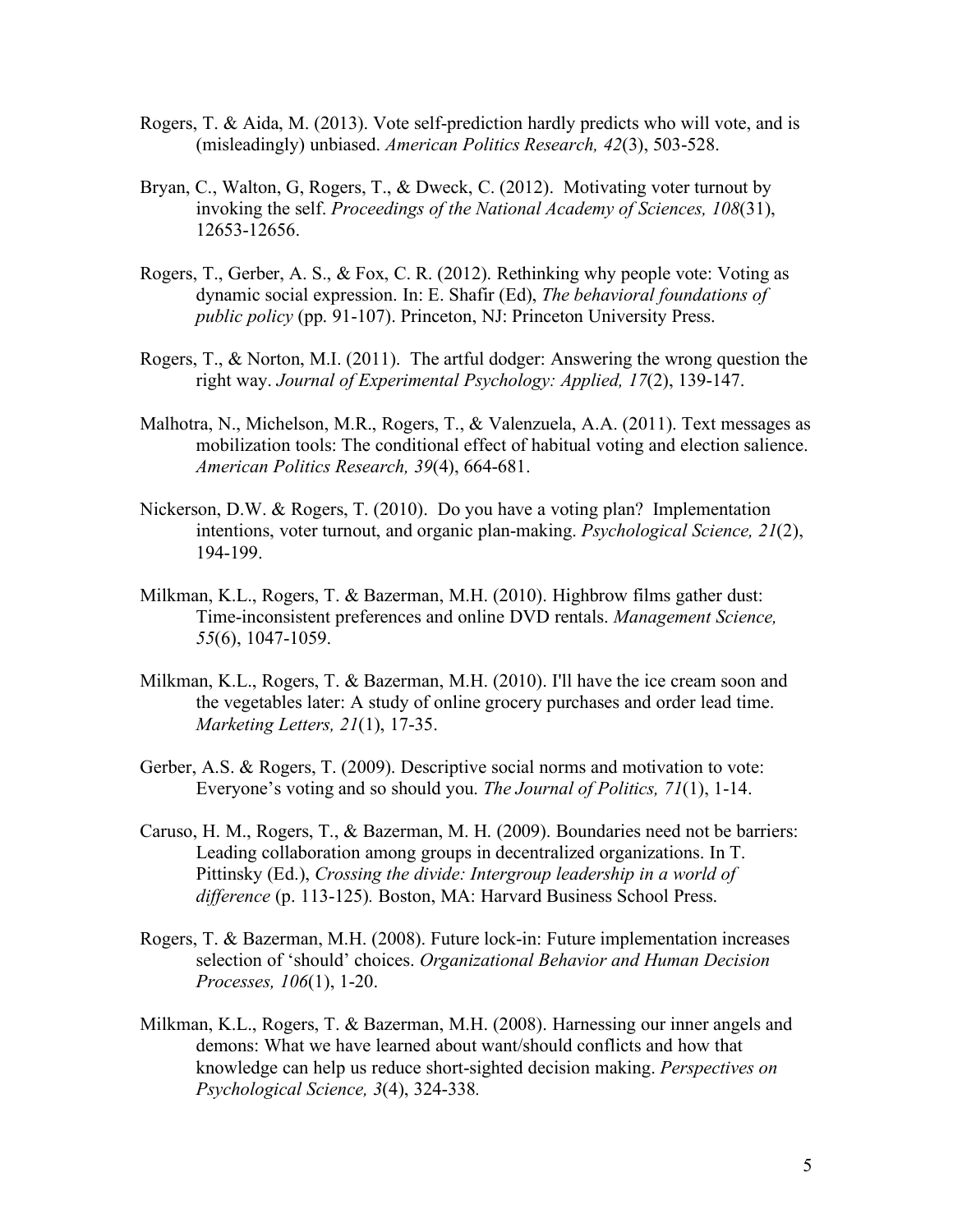### **MANUSCRIPTS: UNDER REVIEW AND REVISION**

Lasky-Fink, J. Robinson, C.R., Chang, H., & Rogers, T. (Under second revision). Using Behavioral Insights to Improve Truancy Notifications. *Educational Researcher.*

#### **MANUSCRIPTS: SELECTED OTHER DRAFTS**

- Robinson, C.R., Chande, R., Burgess, S., & Rogers, T. (Draft). Parent Engagement Interventions are Not Costless: Opportunity Cost and Crowd Out of Parental Investment.
- Cialdini, R., Lasky-Fink, J., & Rogers, T. (Draft). Poison parasite defense: countering dishonesty in political communications with associative memory.
- Lasky-Fink, J., & Rogers, T. (Draft). Conditional and unconditional incentives increase response rates to contemporary mail surveys.
- Rogers, T. & Nickerson, D. (Draft). Can voters' inaccurate beliefs about incumbents' positions be changed? And can candidate reframing change vote choices?
- Rogers, T. & Moore, D. (Draft). The motivating power of under-confidence: "The race is close but we're losing." *Best Conference Empirical Paper, International Association of Conflict Management (IACM)*

### **FELLOWSHIPS, HONORS, SERVICE**

| 2020                     | Member, Committee on Inclusion and Diversity, Society for<br>Judgment and Decision-Making                                                                                                                 |
|--------------------------|-----------------------------------------------------------------------------------------------------------------------------------------------------------------------------------------------------------|
| $2019 - 2020$            | Fellow, Radcliffe Institute for Advanced Study                                                                                                                                                            |
| 2016, 2017<br>2018, 2019 | Award for "Excellence in Teaching" at Harvard Kennedy School                                                                                                                                              |
| 2019                     | Organizer, Annual Conference, Boston JDM Conference                                                                                                                                                       |
| 2018                     | Guest Co-Associate Editor, Organizational Behavior and Human<br>Decision Processes, Special Issue on "Using Nudges and Choice<br>Architecture in Organizations: Current Research and Future<br>Potential" |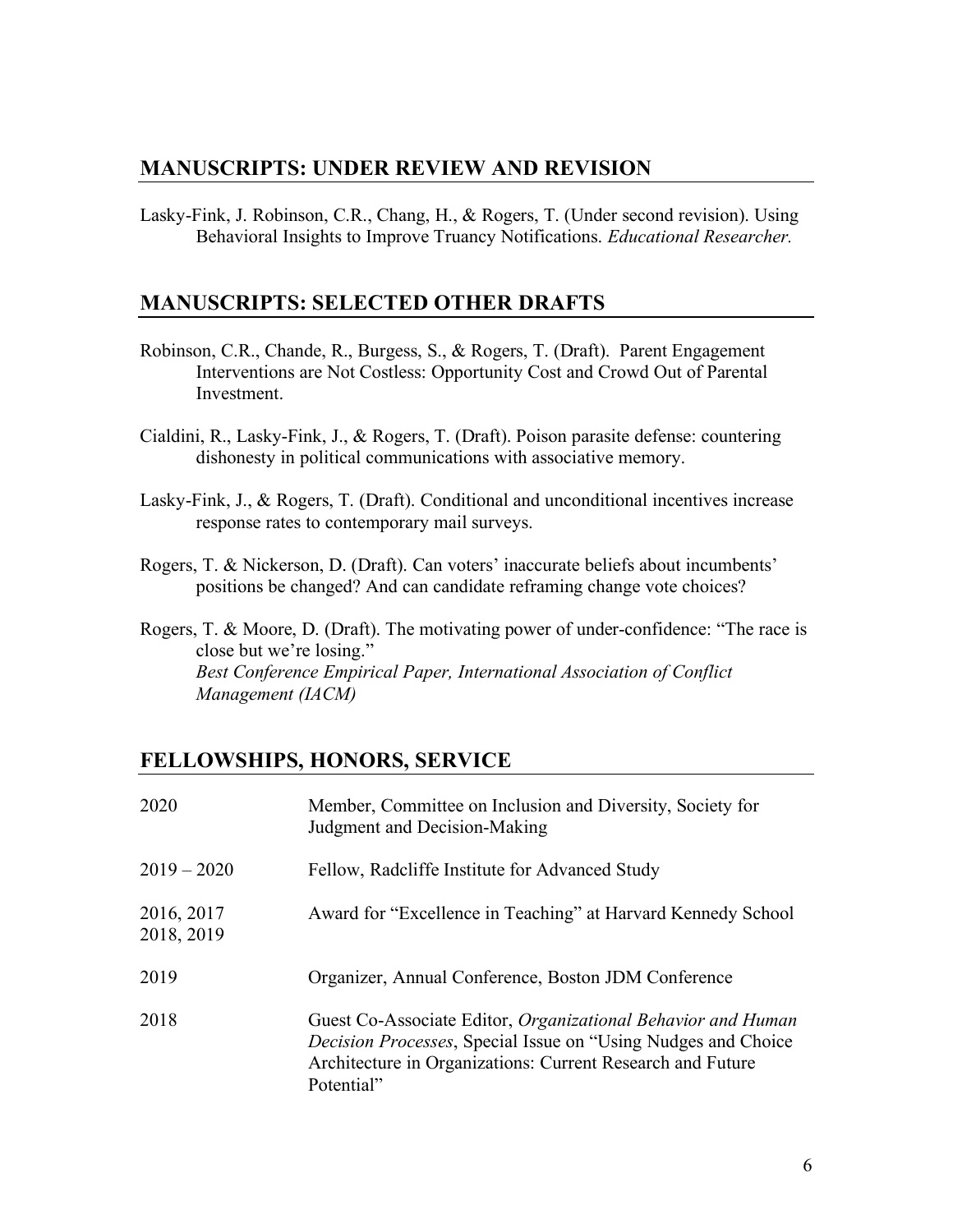| 2018          | Co-Chair, Bi-Annual Conference, Behavioral Decision Research in<br>Management                                                 |
|---------------|-------------------------------------------------------------------------------------------------------------------------------|
| 2018          | Fellow, Association for Psychological Science                                                                                 |
| 2017          | Chair, Annual Conference, Behavioral Science and Policy<br>Association                                                        |
| 2016          | Cosignatory, Amicus Certiorari, Expressions vs. Schneiderman,<br>Supreme Court of the United States                           |
| 2016          | Organizer, Research Agenda Conference, White House's My<br>Brother's Keeper Success Mentors Chronic Absenteeism               |
| 2013          | Organizer, Student Success through Behavioral Interventions<br><b>Focused on Parents</b>                                      |
| 2011          | 40 under 40, New Leaders Council<br>Recipient of award for progressive leaders under 40 years old                             |
| 2009          | Rising Star, Politics Magazine<br>Award for leaders under 35 having impact in the political arena                             |
| $2005 - 2007$ | National Science Foundation Graduate Research Fellowship                                                                      |
| 2006          | Summer Institute in Political Psychology (vSIPP)                                                                              |
| $2004 - 2007$ | Institute for Quantitative Social Sciences Graduate Associate                                                                 |
| 2003          | Institute for Quantitative Social Sciences Summer Mathematics<br>Fellow                                                       |
| 2001          | College Campus Leader of the Year, Search For Excellence<br>National award for college campus leadership in the United States |
| $2000 - 2001$ | Williams College Student Government Co-President                                                                              |

# **RESEARCH FUNDING**

| 2019 | Foundations of Human Behavior; "Poison Parasite Defense." |
|------|-----------------------------------------------------------|
| 2018 | J-PAL, "My Student's Team."                               |
| 2017 | Smith Richardson Foundation, "My Student's Team."         |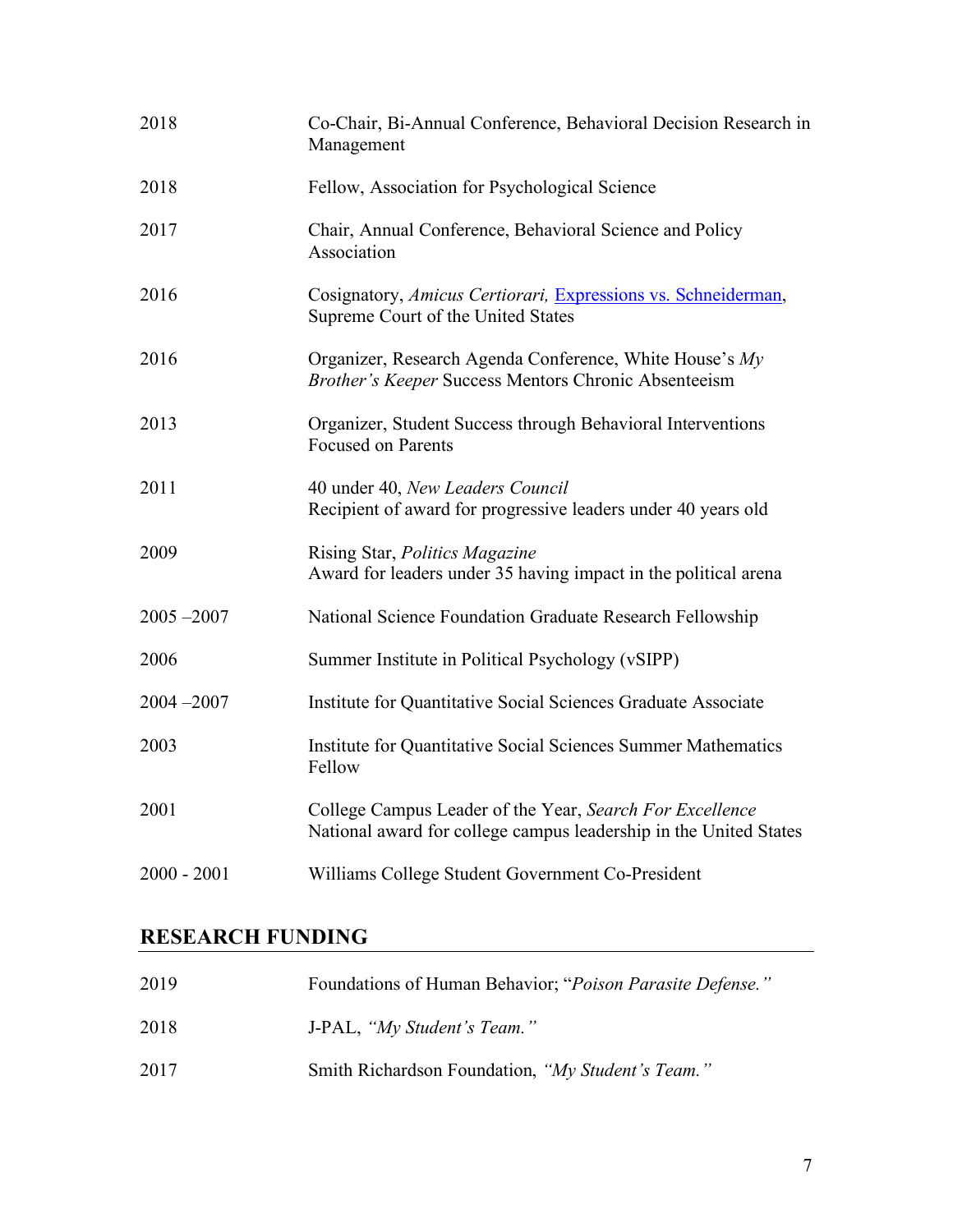| 2017 | Spencer Foundation, "My Student's Team Surveys."                                                                                                                                                                      |
|------|-----------------------------------------------------------------------------------------------------------------------------------------------------------------------------------------------------------------------|
| 2016 | Boston Charter Research Collaborative, "My Student's Team."                                                                                                                                                           |
| 2016 | Laura and John Arnold Foundation; "The Social Support in<br><b>Education Research and Development Fund.</b> "                                                                                                         |
| 2016 | Heising Simons Foundation; "Empowering and Mobilizing<br>Families to Better Support Student Attendance in the Early<br>Grades."                                                                                       |
| 2016 | Silicon Valley Community Foundation; "The Social Support in<br><b>Education Research and Development Fund.</b> "                                                                                                      |
| 2015 | Foundations of Human Behavior; "My Student's Team."                                                                                                                                                                   |
| 2015 | Foundations of Human Behavior; "Study Supporters."                                                                                                                                                                    |
| 2015 | National Institutes of Health, sub-grant through NBER;<br>"Reminders Through Association." With Katy Milkman.                                                                                                         |
| 2014 | Foundations of Human Behavior; "Parent Beliefs and<br>Attendance."                                                                                                                                                    |
| 2014 | Heising Simons Foundation; "Empowering and Mobilizing<br>Families to Better Support Students."                                                                                                                        |
| 2014 | Laura and John Arnold Foundation; "The Social Support in<br><b>Education Research and Development Fund.</b> "                                                                                                         |
| 2014 | Silicon Valley Community Foundation; "The Social Support in<br><b>Education Research and Development Fund.</b> "                                                                                                      |
| 2014 | National Institutes of Health, sub-grant through Northwestern<br>University; "Chicago Attendance Project." With Jon Guryan and<br>Jens Ludwig.                                                                        |
| 2014 | Institute for Educational Sciences, United States Department of<br>Education, sub-grant through Mid-Atlantic Regional Education<br>Lab; "A Randomized Experiment Using Report Card Content to<br>"Nudge" Attendance." |
| 2013 | Education Endowment Foundation, sub-grant through Bristol<br>University; "Using SMS to increase parent engagement and<br>student achievement." With Simon Burgess.                                                    |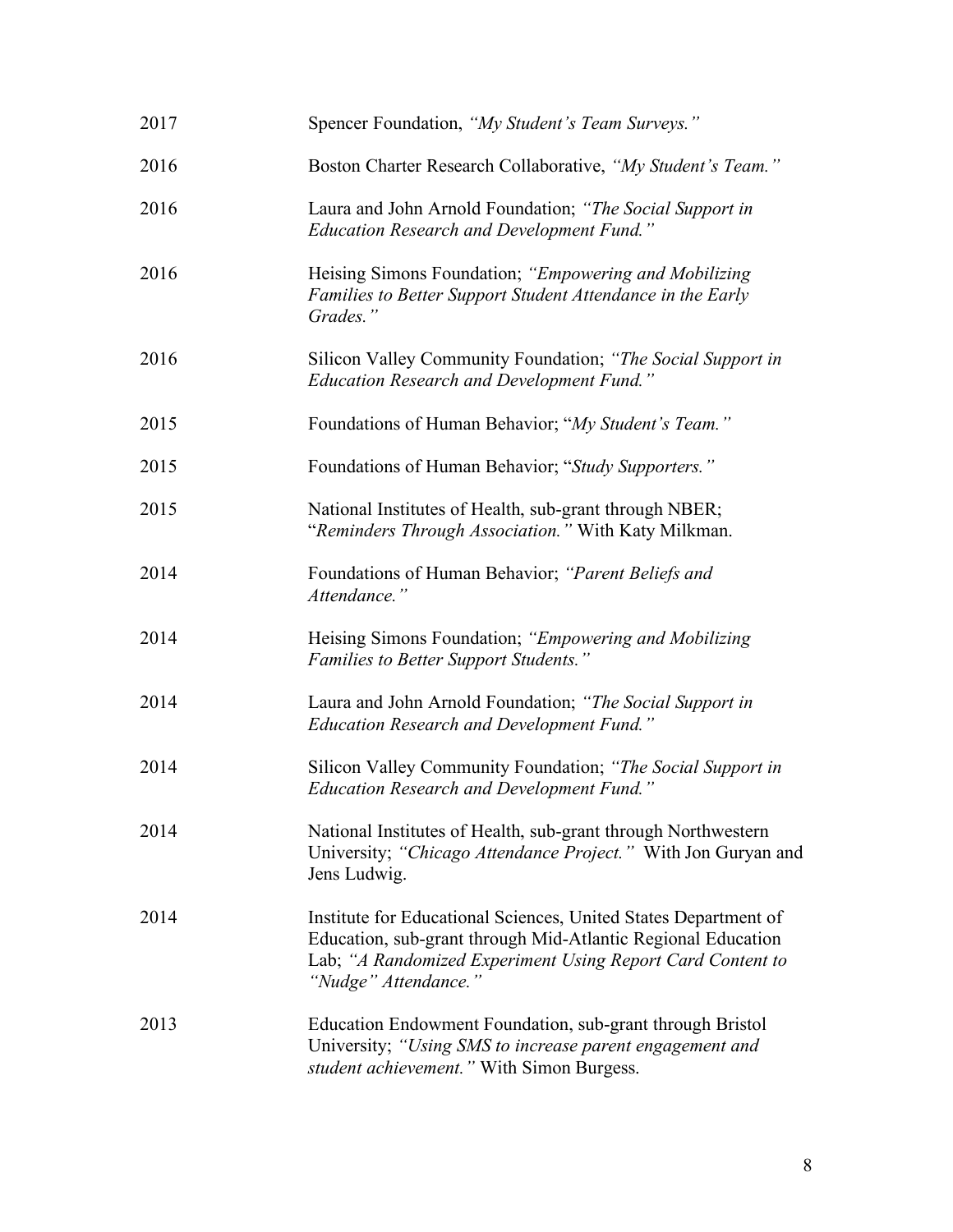| 2013 | The Character Lab; "Inducing Meta-Cognitive Awareness in<br><i>Students.</i> " With Angela Duckworth.                                                                |
|------|----------------------------------------------------------------------------------------------------------------------------------------------------------------------|
| 2012 | Templeton Foundation, sub-grant through Brown University;<br>Intellectual Humility." With Phil Fernbach, Craig Fox, and Steve<br>Sloman.                             |
| 2010 | Alfred P. Sloan Foundation; "Behavioral Factors that Influence"<br>Consumers' Energy-Related Choices." With Sendhil<br>Mullainathan, Eldar Shafir, and Hunt Allcott. |
| 2007 | Graduate Research Grant from Institute for Quantitative Social<br>Science; "Behavioral Economics, Political Science, & Decision-<br>Making in the Voting Context."   |

## **TEACHING**

| $2012$ -present | Science of Behavior Change (MLD 304)                                                             |
|-----------------|--------------------------------------------------------------------------------------------------|
| $2012$ -present | HKS Executive Education: Science of Behavior Change                                              |
| $2016$ -present | HKS Executive Education: Applying Behavioral Science with an<br><b>MTurk Experiment Exercise</b> |
| $2014$ -present | HGSE Executive Education: Family Engagement in Education                                         |
| 2005            | Teaching Fellow, Harvard ECON 1035<br>Public Policy Applications of Psychology and Economics     |

## **TEACHING INTERESTS**

Behavioral Science and Policy Influence Judgment and Decision-Making Negotiation Organizational Behavior Randomized Experiments and Program Evaluation Research Methodology

### **ASSOCIATION MEMBERSHIPS OVER CAREER**

Academy of Management Association for Psychological Science Behavioral Science and Policy Association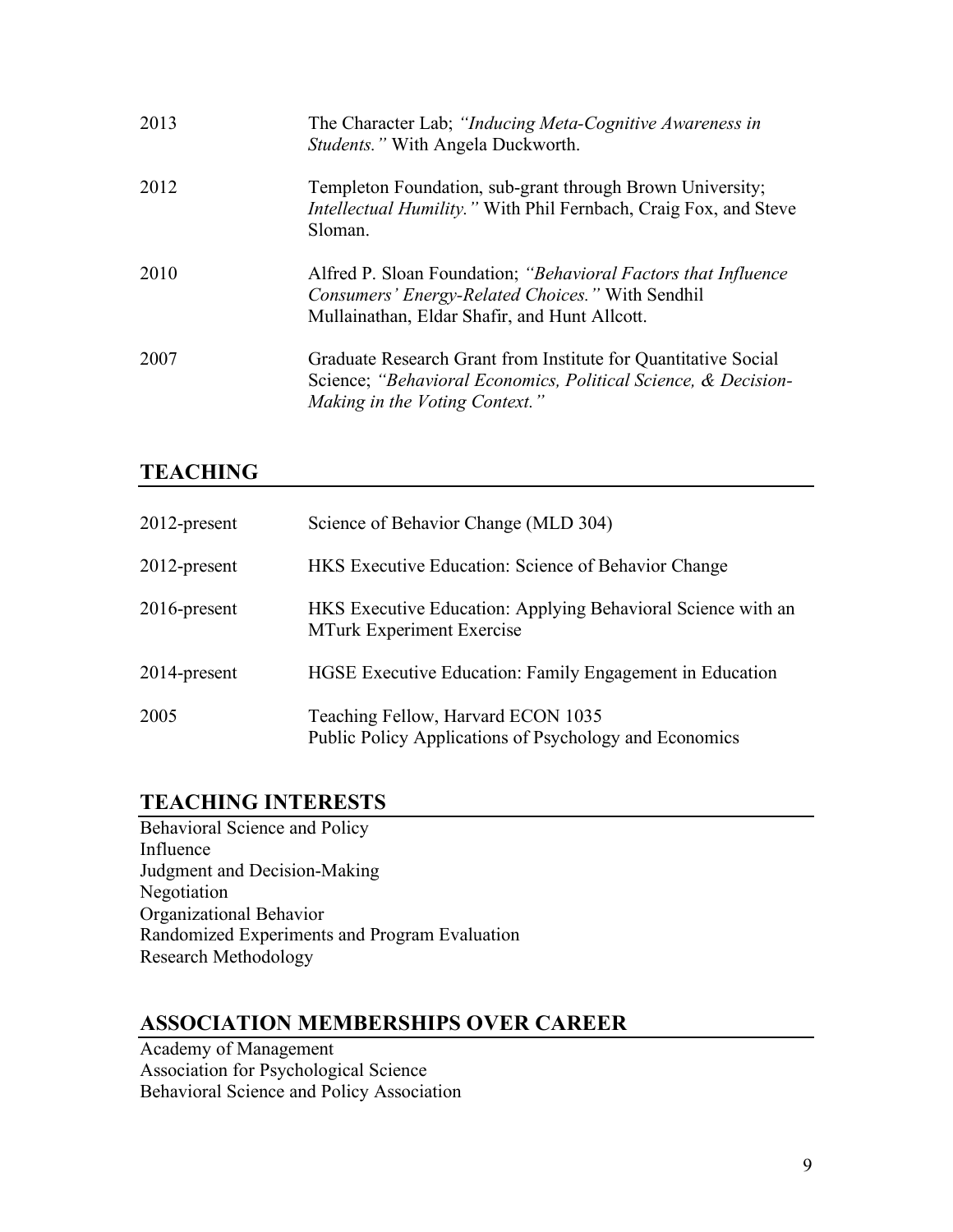Society for Personality and Social Psychology Society for Judgment and Decision Making Society for Research on Educational Effectiveness

#### **SELECTED PRESS COVERAGE**

*The New York Times*, *The New York Times Magazine*, *Wall Street Journal*, NPR's *All Things Considered*, NPR's *Science Friday*, CNN's *Piers Morgan*, CNN's *The Situation Room*, *CNN.com, Boston Globe, Vox, Financial Times, Los Angeles Times, Vox.com, Bloomberg, USA Today, Politico, The Guardian, Harvard Business Review, The Washington Post*, *USA Today, Scientific American, Slate.com, ABCnews.com*, *Fast Company,* and *Stanford Social Innovation Review, Education Week, Education Next.*

#### **SELECTED PUBLIC COMMUNICATIONS**

- Rogers, T. & Lasky-Fink, J.L. (2020, March 25). When Schools Close, Vulnerable Families Are Left in the Dark. *Education Week.*
- Rogers, T. (2020, March 13). Why no one is reading your coronavirus emails. *CNN.*
- Minson, J., Dorison, C., and Rogers, T. (2019, November 14). What Bernie Sanders and Ted Cruz have in common. *CNN.*
- Rogers, T. and Robinson, C.R. (2018, March 12) How to tackle student absenteeism. *Education Next.*
- Bloomenthal, E., Rogers, T. and Kraft, M.A. (2017, June 26). To Make Summer School More Successful, Communicate With Parents. *Education Week.*
- Rogers, T. and Milkman, K.L. (2017, February 7). A New Way to Remember: The Power of Quirky Memory Jogs. *Scientific American.*
- Rogers, T. and Acevado, A. (2016, October 20). From voting to writing a will: the simple power of making a plan. *The Conversation.*
- Vedantam, S. (2016, March 25). Peer pressure may not work the way we think it does. Interviewed on *National Public Radio, Morning Edition.*
- Rogers, T. and Acevado, A. (2016, February 5). In Iowa, voting science at work. *The New York Times.*
- Rogers, R. and Acevado, A. (2016, January 22). Voters vote, non-voters don't. Why is this so hard for pollsters? *The Washington Post.*
- Bohling, K., Kraft, M. and Rogers, T. (2015, June 29). Summer school is coming, get parents involved. *Education Next.*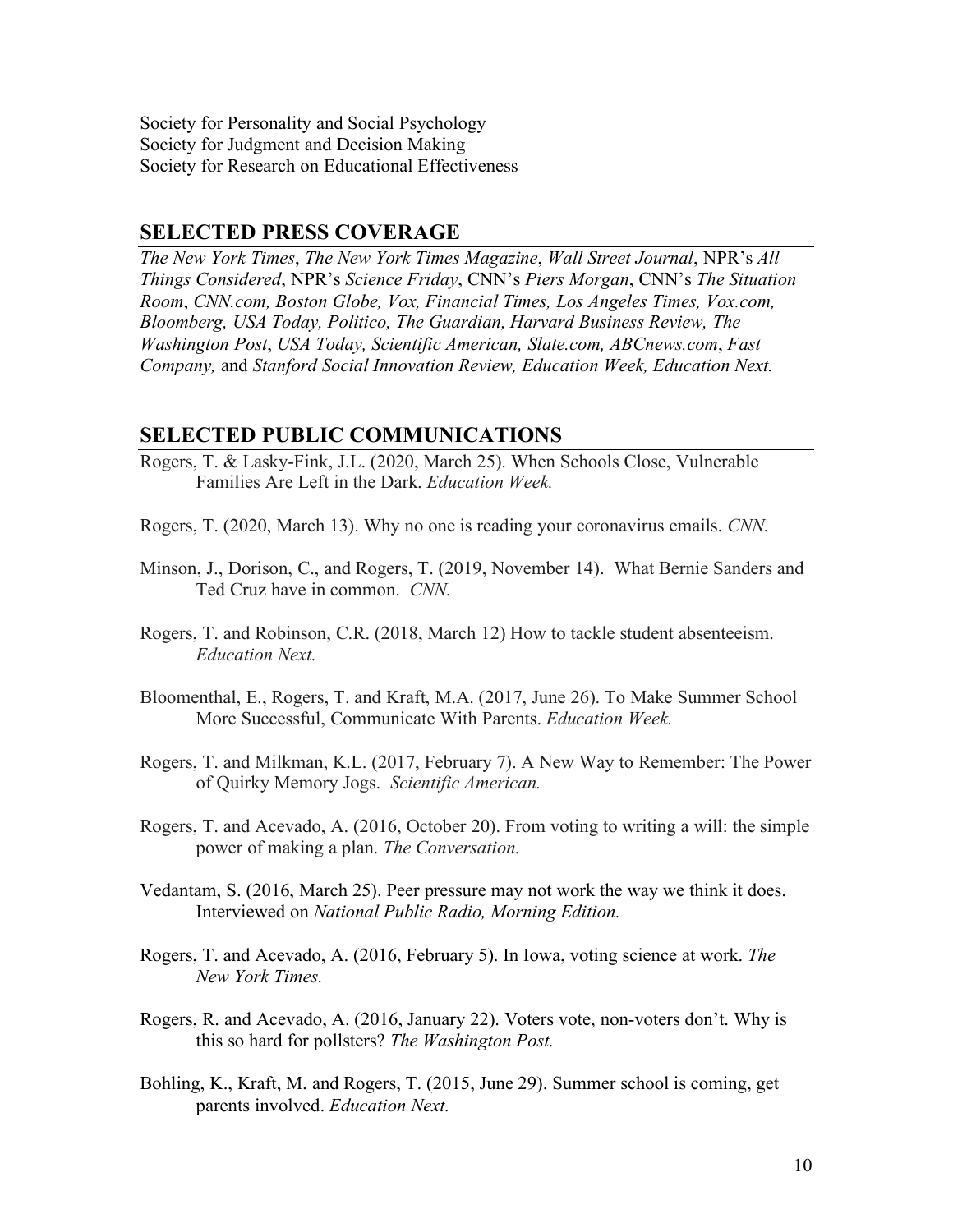- Rogers, T., Coffman, L. and Bergman, P. (2014, May 5). Parental involvement overrated? Don't buy it. *CNN.com.*
- Rogers, T. and Norton, M. (2013, June 23). It's easy to prevent dodges in president debates. *The New York Times*.
- Rogers, T. and Norton, M. (2012, October 16). Don't let candidates dodge questions. *CNN.com*.
- Spiegel, A. (2012, October 3). How politicians get away with dodging the question. Interviewed on *National Public Radio, Morning Edition.*
- Rogers, T. and Michael, N. (2012, September 22). Presidential debates: why don't they just answer the question? *Los Angeles Times.*
- Flatow, I. (2012, September 14). Detecting the 'artful dodge.' Interviewed on *National Public Radio, Science Friday*.
- Rogers, T. (2012, August 8). Promoting civic engagement and voting. *Stanford Social Innovation Review*.
- Spiegel, A. (2012, July 16). Can science plan brain seeds that make you vote? Interviewed on *National Public Radio*.
- Rogers, T. and Norton, M. (2011, September 5). Artful dodging in the courtroom. *The Jury Expert*.
- Rogers, T. (2011, August 8). The art of avoiding the question. *CNN with Piers Morgan.*
- Rogers, T. and Norton, M. (2010, November 1). Defend your research: people often trust eloquence more than honesty. *Harvard Business Review.*
- Rogers, T. and Schwartz, R. (2010, October 15). 'Low turnout' talk may make it true. *Politico*.

#### **SELECTED PRESENTATIONS (SINCE 2012)**

*University Presentations* Boston University, Questrom School of Management (2017) Boston College, Lynch School of Education and Human Development (2020) Brown University, Cognitive Psychology (2013) Carnegie Mellon University, Social and Decision Sciences (2013, 2017) Columbia University, Graduate School of Business (2013) Columbia University, Teacher's College (2015) Cornell University, Behavioral Economics Workshop (2012, 2015)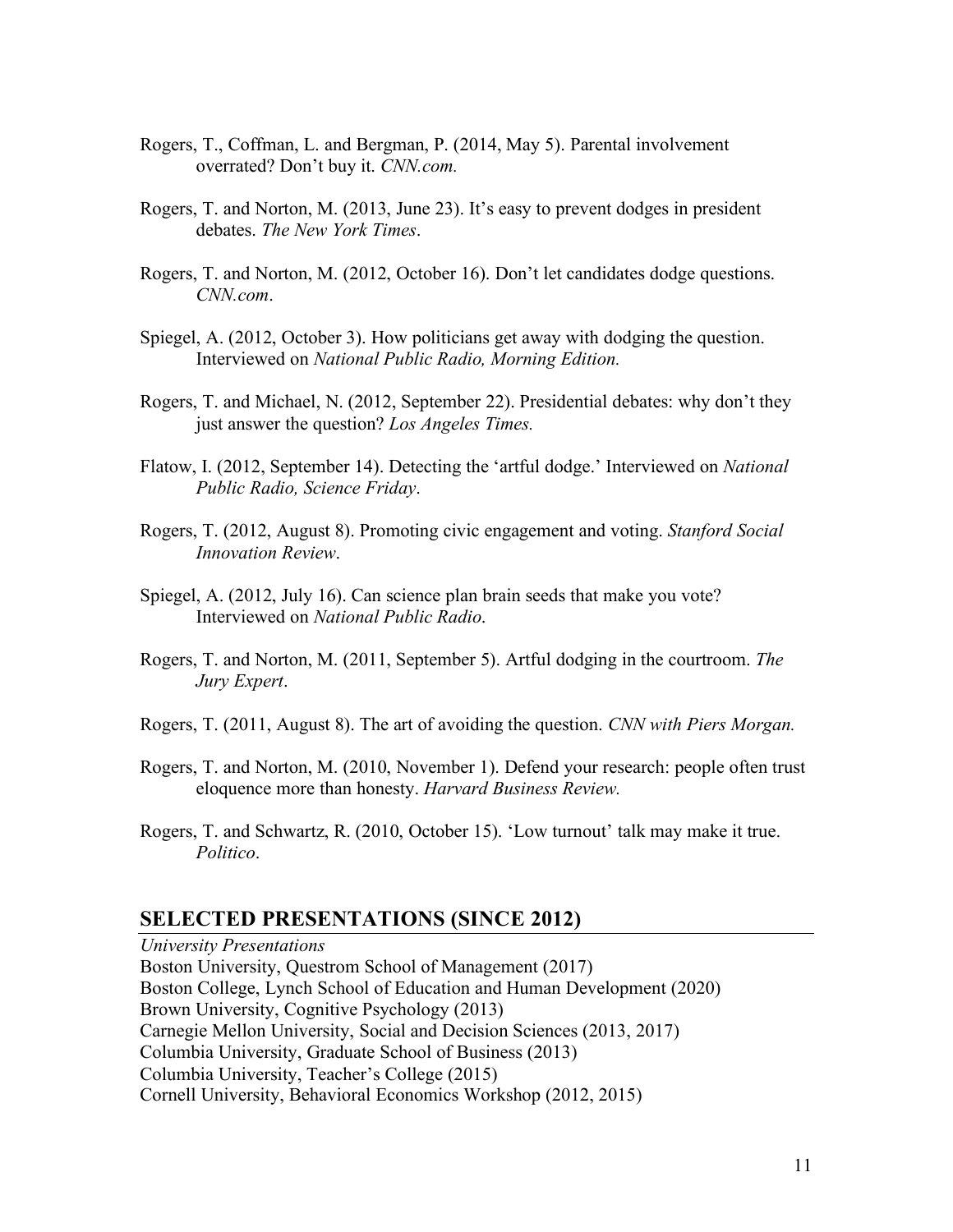Duke University, Fuqua Business School (2018) Harvard University, Social Psychology (2014) Harvard University, Behavioral Economics Seminar (2015) Harvard University, Graduate School of Education, Distinguished Dean's Talk (2016) Harvard University, Graduate School of Education, Policy Seminar (2016, 2017) HarvardX Seminar (2016, 2018) Insead (2020) Massachusetts Institute of Technology, MIT Media Lab (2015, 2017) New York University, Wagner School of Public Policy (2014) Northeastern University, Political Science (2018) Northwestern University, Kellogg School of Management (2018) Princeton University, Woodrow Wilson School of Public Policy (2013) Stanford University, Graduate School of Business (2013) Stanford University, Graduate School of Education (2016) Tufts University, Social Psychology (2018) University of California, Berkeley, Haas School of Business (2013, 2016, 2017) University of California, Berkeley, Institute for Personality and Social Research (2016) University of California, Berkeley, Goldman School of Public Policy (2017) University of California, Los Angeles, Anderson School of Management (2014) University of California, Santa Barbara, Bren School of Environmental Science (2014) University of Chicago, Booth School of Business (2012, 2017, 2020) University of Chicago, Harris School of Public Policy (2014) University of Colorado, Leeds School of Business (2015) University of North Carolina, Kenan Business School and Psychology joint (2018) University of Pennsylvania, Wharton School of Business (2012, 2015) University of Southern California, Social Psychology (2015) University of Southern California, Marketing and Psychology joint (2018) University of Virginia, Batten School of Public Policy (2016) Yale University, Behavioral Sciences Workshop (2016)

#### *Conference and Other Presentations*

Applying Social Science Insights to Improve Public Health Workshop (2014) Association for Consumer Research (2014) Association for Psychological Science (2017, 2018) Attendance Works, Messaging Good Attendance All Year Long Seminar (2016, 2017, 2020) Behavioral Decision Research and Management (2012, 2014) Behavioral Science and Policy Association (2015, 2016) Behavioral Science and Policy Association Conference (2015, 2018) Behavioural Exchange (2015, 2016) Behavioural Insights Team, Office of Prime Minister David Cameron (2013) Boston Judgment and Decision Making Conference (2016, 2017) Brennan Center for Justice, Automatic Voter Registration Conference (2016) Campaign for Grade Level Reading (2020) Connecticut Absenteeism Symposium (2019, 2020) Consumer Choice in Education Meeting, Office of Sect. Duncan, U.S. Ed. Dept. (2014)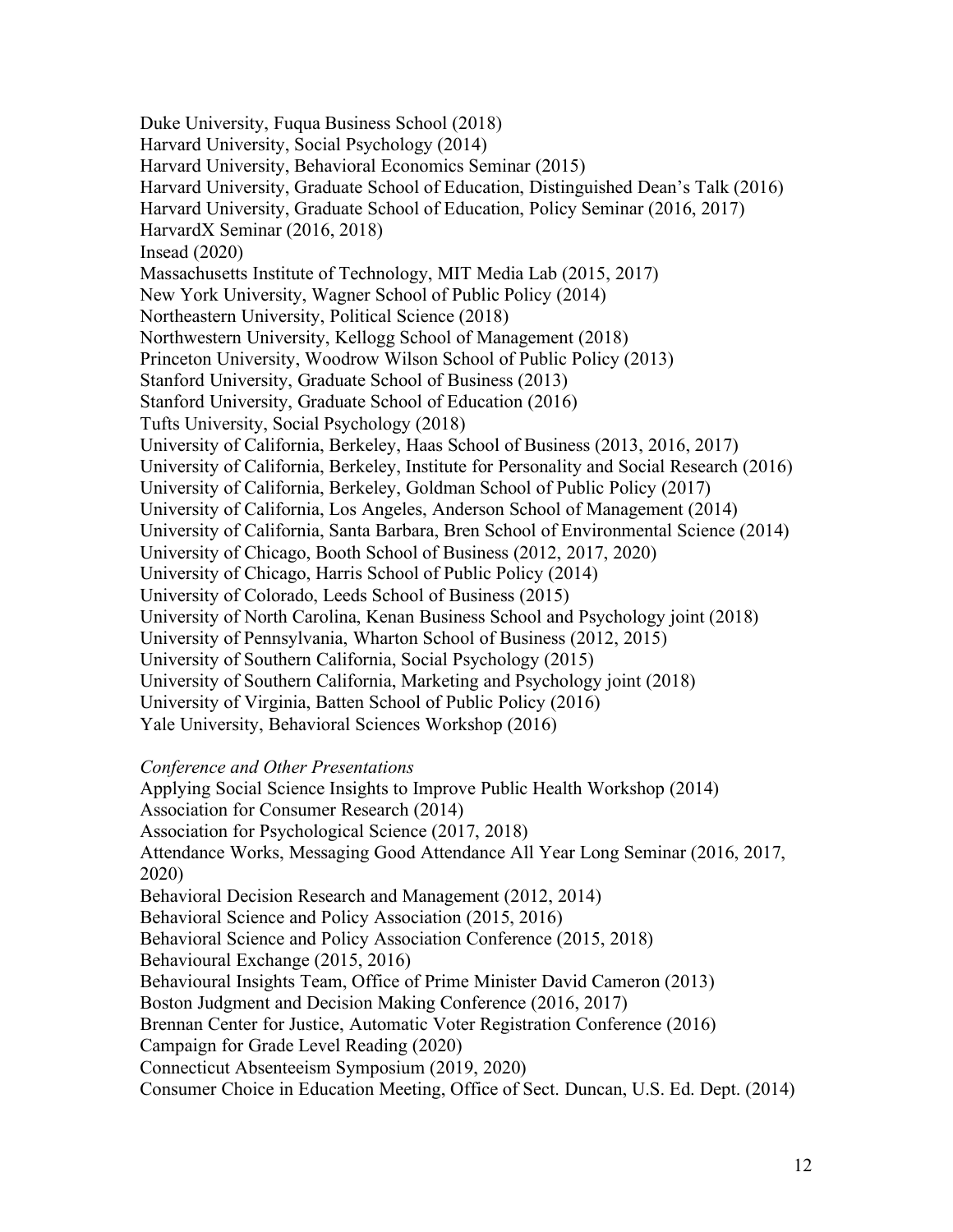Council of Great City Schools (2019) Digitized Behavior Conference (2018) District Management Group, Superintendent Conference (2018, 2020) Education Technology Adoption Conference (2018) Every Student, Every Day National Conference, Office of Elementary and Secondary Education, U.S. Ed Dept (2016) Field Experimentation in Marketing Research Conference, UC San Diego (2013) International Behavioral Insights Conference (2015) Lower Hudson Council of School Superintendents (2019) Massachusetts Education Innovators' meeting (2015) Mind Brain Behavior seminar, Harvard University (2017) MIT American Politics Conference (2014) National Head Start Association (2016) New Profit Gathering (2013) Proving Ground, Center for Educational Policy Research, Keynote (2016) Rhode Island Association of School Principals (2020) Robert Wood Johnson Health and Society Fellows Program (2014) Scholastic Family Engagement Webinar Series (2020) Society for Consumer Psychology (2012) Society for Experimental Social Psychology, invited symposium chair (2015) Society for Experimental Social Psychology (2017) Society for Judgment and Decision Making (2015, 2016) Society for Personality and Social Psychology (2016) Society for Personality and Social Psychology, JDM pre-conference (2018) Society for Research in Educational Effectiveness (2016) Strategic Data Project Annual Meeting (2018) Summer Institute in Social and Personality Psychology (2017) Texas Association of School Administrators (2020) Winter Decision Making Symposium (2015)

## **SELECT AD HOC REVIEWS**

Psychology

- Psychological Science
- Journal of Experimental Psychology: General

Economics

- American Economic Review
- Quarterly Journal of Economics

Management/Organizational Behavior

• Management Science

• Organizational Behavioral and Human Decision Processes

Political Science

- American Political Science Review
- American Journal of Political Science

Education

• Educational Researcher